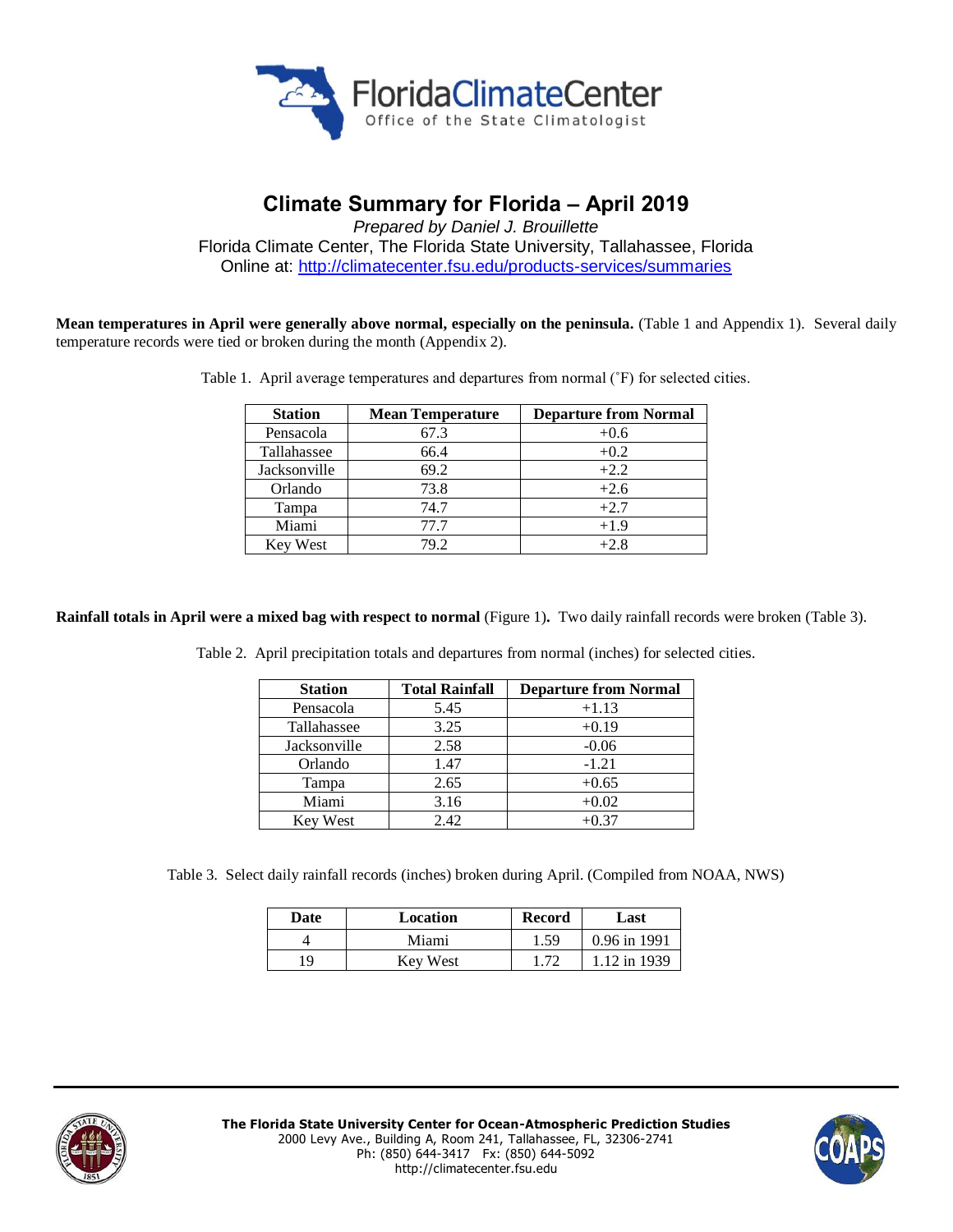Figure 1. A graphical depiction of the monthly rainfall departure from normal (inches) for April is given in the figure below (courtesy of NOAA, NWS).



#### **El Niño continues and may stick around a while.**

Based on current data and forecast models, forecasters with the Climate Prediction Center (CPC) continue with an El Niño Advisory. Sea-surface temperatures show positive anomalies over most of the equatorial Pacific Ocean, and these anomalies grew during February and early March and persisted during April. This El Niño event still is considered weak and is expected to remain, at 65% probability, through the 2019 boreal summer (JJA), with slightly better than even odds of it remaining in place during the 2019 boreal autumn (SON).

#### **Hazardous Weather Events in April.**

According the Local Storm Reports (LSRs) issued by the local National Weather Service (NWS) offices serving Florida, the following instances of hazardous weather were reported across the state in April 2019.

Table 4. Breakdown of storm reports submitted in Florida during the month of April. (Compiled from Iowa State University/Iowa Environmental Mesonet.)

| <b>Report Type</b>   | <b>Number of Reports</b> |
|----------------------|--------------------------|
| <b>Coastal Flood</b> |                          |
| Dense Fog            |                          |
| Flash Flood          |                          |
| Flood                |                          |
| Hail                 | 25                       |
| Heavy Rain           |                          |
| Marine Hail          |                          |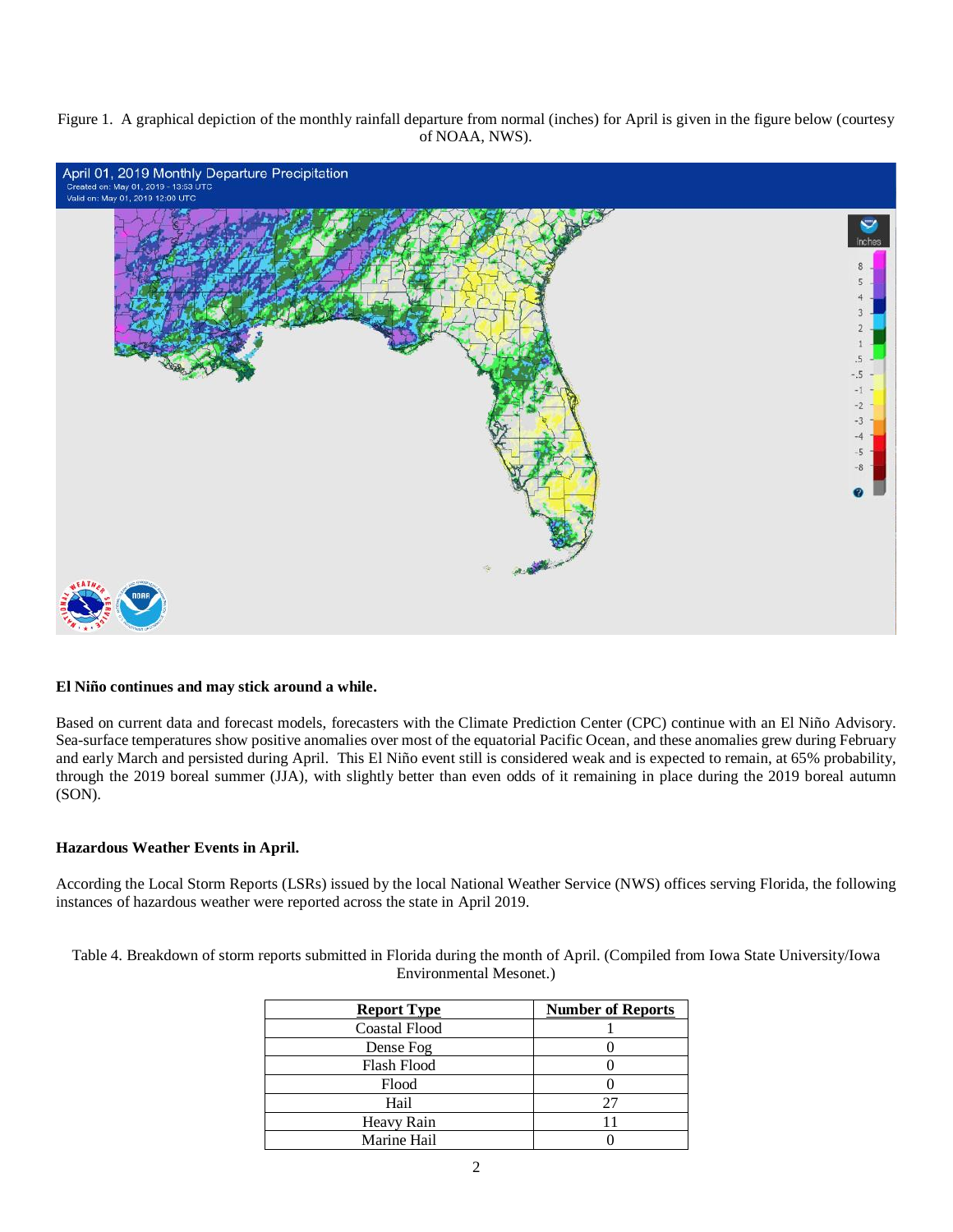| Marine Thunderstorm Wind     | 58  |
|------------------------------|-----|
| Non-Thunderstorm Wind Damage |     |
| Non-Thunderstorm Wind Gust   | 16  |
| Tornado                      |     |
| Thunderstorm Wind Damage     | 139 |
| Thunderstorm Wind Gust       | 91  |
| Waterspout                   |     |

#### **Drought-Related Impacts.**

Near the end of April 2019, according to the U.S. Drought Monitor, a portion of the central and western panhandle had moderate drought conditions, and much of the rest of the northern part of the state had abnormally dry conditions. A small area of abnormally dry conditions continued in southern Brevard, Indian River, and extreme northern St. Lucie counties.

As of 30 April, the Lake Okeechobee water level was at 11.24 ft. above sea level, which is slightly below average for this time of the year.

# **U.S. Drought Monitor Florida**

**April 23, 2019** (Released Thursday, Apr. 25, 2019) Valid 8 a.m. EDT



Drought Conditions (Percent Area)

|                                             | None   | $D0-D4$ | $D1-D4$ | $D2-D4$ | $D3-D4$ | $\Gamma$ <sub>4</sub> |
|---------------------------------------------|--------|---------|---------|---------|---------|-----------------------|
| Current                                     | 71.37  | 28.63   | 4.67    | 0.00    | 0.00    | 0.00                  |
| <b>Last Week</b><br>04-16-2019              | 71.03  | 28.97   | 5.68    | 0.00    | 0.00    | 0.00                  |
| 3 Months Ago<br>01-22-2019                  | 67.97  | 32.03   | 26.00   | 3.12    | 0.00    | 0.00                  |
| Start of<br>Calendar Year<br>01-01-2019     | 68.86  | 31.14   | 22.51   | 0.00    | 0.00    | 0.00                  |
| Start of<br><b>Water Year</b><br>09-25-2018 | 100.00 | 0.00    | 0.00    | 0.00    | 0.00    | 0.00                  |
| One Year Ago<br>04-24-2018                  | 50.77  | 49.23   | 25.06   | 6.77    | 0.00    | 0.00                  |

#### Intensity:

D0 Abnormally Dry D1 Moderate Drought

D3 Extreme Drought D4 Exceptional Drought

D2 Severe Drought

The Drought Monitor focuses on broad-scale conditions. Local conditions may vary. See accompanying text summary for forecast statements.

Author: David Miskus NOAA/NWS/NCEP/CPC



http://droughtmonitor.unl.edu/